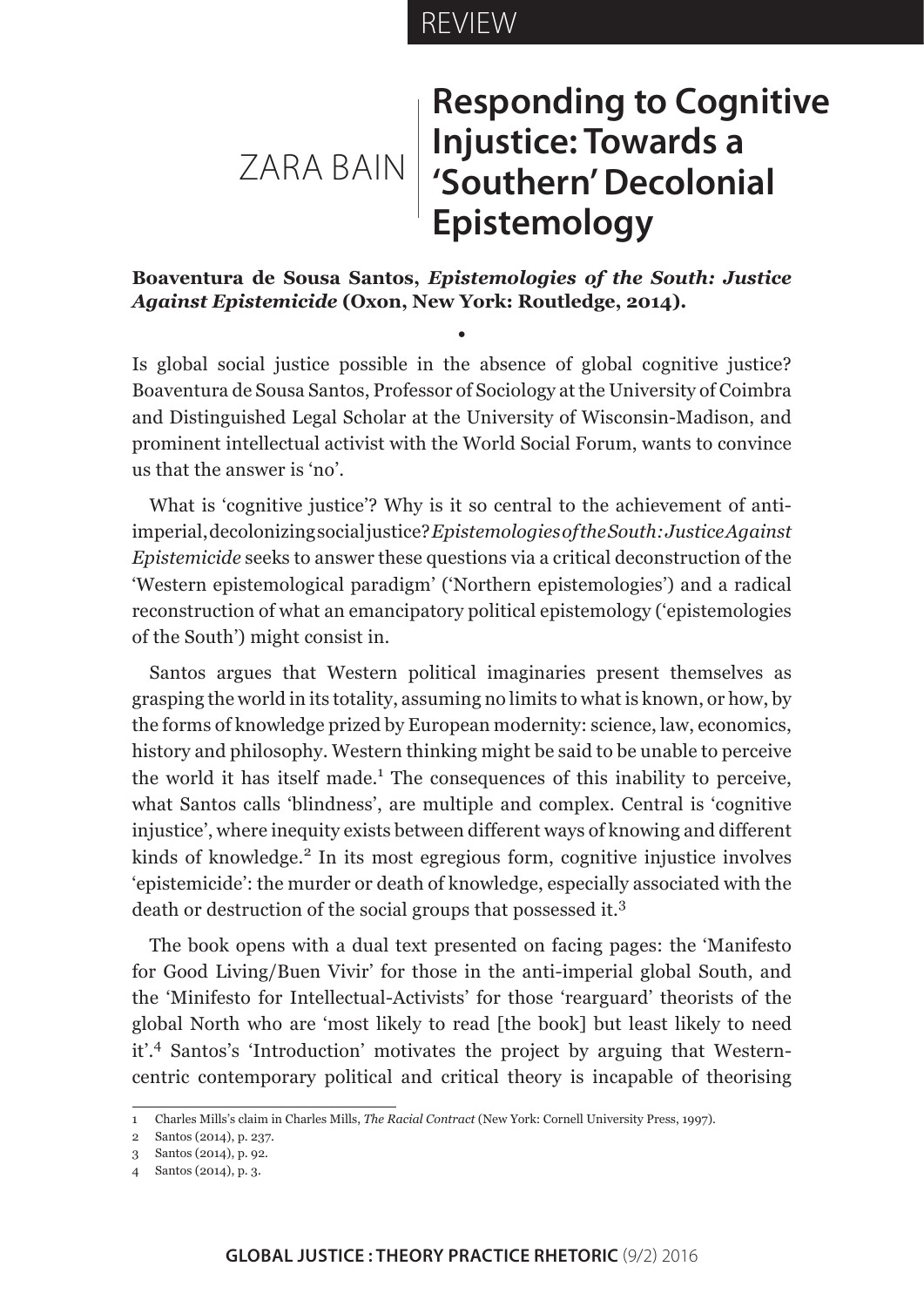contemporary political struggle because it fails to acknowledge the importance of epistemological claims, frameworks and practices, and the testimony of subordinated groups that argue otherwise. An emancipatory alternative paradigm is needed.

The rest of the book divides into two parts. The first deconstructs the complex internal diversity of Western modernity, which Santos understands as a condition for its robust critique. '*Nuestra America*' considers an alternative American twentieth century grounded in resistance rather than the rising social regulation framed by Northern epistemologies as constitutive of progress towards emancipation, one which reveals an alternative decolonial subjectivity. 'Another *Angelus Novus*' uses Walter Benjamin's 'angel of history' to explore the primacy of 'roots versus options' thinking and the West's construction of coloniality through the 'caging' of the past and the exaggeration of a gleaming future at the expense of the present. In 'Is There a Non-Occidentalist West?' Santos explores how old arguments originating in what are now marginalised spaces of Western theory might be put to work in efforts to succeed Occidentalism.

The second part continues the deconstruction while offering a positive reconstructive account of an emancipatory epistemology. 'Beyond Abyssal Thinking' uses colonial cartographic symbols to understand how modern science and modern law construct a catastrophic dividing line that 'eliminates whatever is on the other side'.<sup>5</sup> To be on 'this side of the line' is to be visible, metropolitan, and human; to be on 'the other side of the line' is to be invisible, colonial, and subhuman. In 'Toward an Epistemology of Blindness', Santos contrasts modern science and law with archaeology and photography to map the ways modern Western thinking constitutes an 'epistemology of blindness' that fails to accurately represent its limits or its consequences.<sup>6</sup> Instead we need an 'epistemology of seeing' whose 'point of ignorance is colonialism and whose point of knowing is solidarity'.<sup>7</sup> Santos explains these absences in 'A Critique of Lazy Reason', prescribing a 'subaltern cosmopolitan reason'8 based on a sociology of absences and a sociology of emergences. The first tracks those agents and forms of knowledge that are 'produced as non-existent'9 by Western abyssal thinking; the latter is concerned with those 'plural and concrete possibilities'10 that might emerge from due care being paid to each other in the present.

The last two chapters identify 'procedures' of the epistemologies of the

<sup>5</sup> Santos (2014), p. 120.

<sup>6</sup> Santos (2014), p. 137.

<sup>7</sup> Santos (2014), p. 156.

<sup>8</sup> Santos (2014), p. 164.

<sup>9</sup> Santos (2014), p. 172.

<sup>10</sup> Santos (2014), p. 182.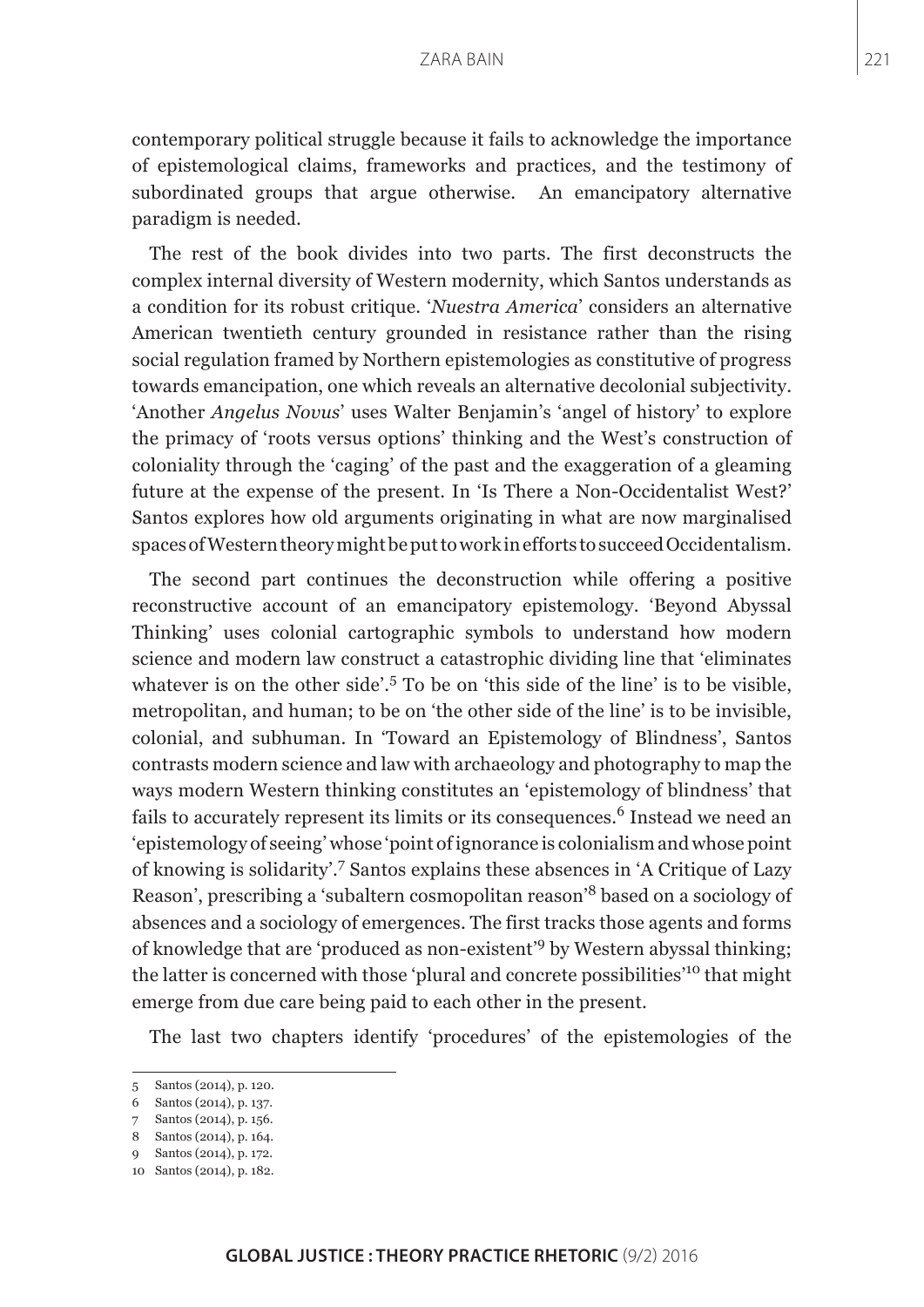## **RESPONDING TO COGNITIVE INJUSTICE: TOWARDS A 'SOUTHERN' DECOLONIAL EPISTEMOLOGY**

South: 'Ecologies of Knowledges' and 'Intercultural Translation'. Santos leads us through an analysis of philosophies of science that construe science as a capitalist, patriarchal and colonial construction, as well as reflections on what makes African philosophy, philosophy. He argues for a plural, polyphonic conception of multiple knowledges grounded in a 'prudent orientation'11 that acknowledges the limitations and situatedness of each. From such a standpoint, we can identify intercultural 'contact zones'12 that permit learning from and with the anti-imperial South through intercultural translation, but only after we have achieved sufficient distance from the knowledges of the imperial North and imperial South. These procedures aim at creating cognitive justice<sup>13</sup> and so, for Santos, facilitate the transition to global social justice.

This is a rich and detailed text which demands careful engagement and openness to its prescriptions of being willing to stand in critical distance from dominant paradigms, paying attention to what and who are missing. Its double focus, first, on the epistemological dimension of global social justice, second, on those systematically 'produced absences' involving those who live on 'the other side of the line' aligns it with recent developments in critical social epistemology, political philosophy, and ignorance studies.<sup>14</sup>

Given the titular focus on the epistemologies of the South, one might approach this book expecting greater engagement with subaltern thinkers than it in fact provides. Santos's strategy of revealing subaltern modernities that can be appropriated for emancipatory purposes results in an unexpected preponderance of engagement with Western thinkers, metaphors, and methods. Thus we might ask: what is being made visible to whom? Our expectation that subaltern voices are made visible might need to be recognised as coming from 'this side of the line'; Santos's choices may imply, however, that he is showing those on the 'other side of the line' the cracks in the masters house and how to combine the masters tools with their own to provide novel ways to tear it down.

<sup>11</sup> Santos (2014), p. 206.

<sup>12</sup> Santos (2014), p. 218.

<sup>13</sup> Santos (2014), p. 234.

<sup>14</sup> See, for example, Mills (1997); Charles Mills, *Blackness Visible* (New York: Cornell University Press, 1998); Charles Mills, 'White Ignorance', in Shannon Sullivan and Nancy Tuana (ed.), *Race and Epistemologies of Ignorance* (New York: State University of New York Press, 2007), 11-38; Kristie Dotson, 'Conceptualising Epistemic Oppression', *Social Epistemology* 28/2 (2014), 115-138; Kristie Dotson, 'Inheriting Patricia Hill Collins's Black Feminist Epistemology', *Ethnic and Racial Studies* 38/13 (2015), 2322-2328; José Medina, *The Epistemology of Resistance* (New York, Oxford University Press, 2013); Miranda Fricker, *Epistemic Injustice* (New York, Oxford University Press, 2007); Rebecca Mason, 'Two Kinds of Unknowing', *Hypatia* 26/2 (2011), 294-307; Gaile Pohlhaus, 'Relational Knowing and Epistemic Injustice: Toward a Theory of Wilful Ignorance' *Hypatia* 27/4 (2012), 715-735; Stacey Clifford Simplician, *The Capacity Contract: Intellectual Disability and the Question of Citizenship* (Minneapolis: University of Minnesota Press, 2015); Shannon Sullivan and Nancy Tuana, *Race and Epistemologies of Ignorance* (New York: State University of New York Press, 2007); Robert Proctor and Londa Schiebinger, *Agnotology: The Making and Unmaking of Ignorance* (California: Stanford University Press, 2008); Matthias Gross and Linsey McGoey, *Routledge International Handbook on Ignorance Studies* (New York: Routledge, 2015).